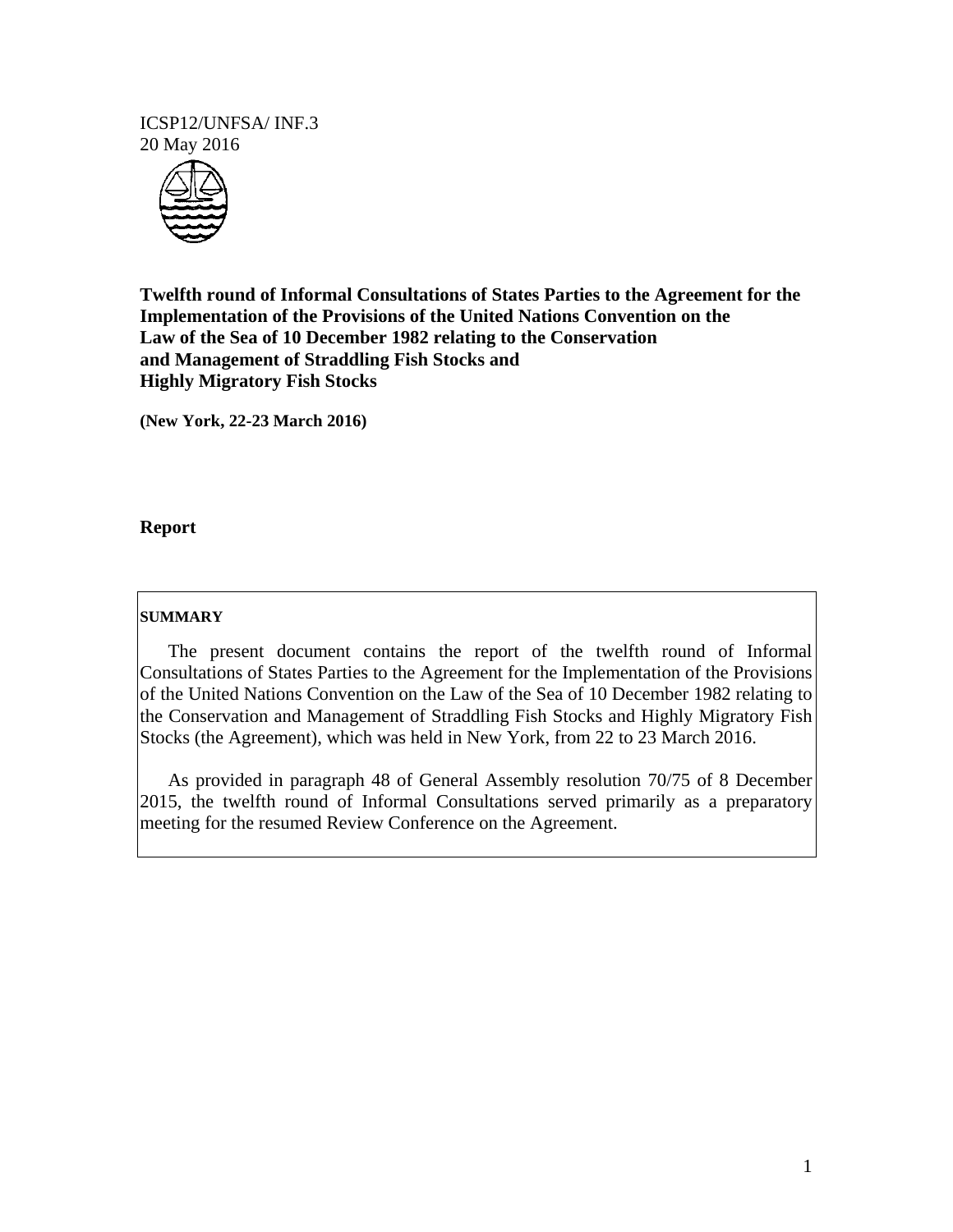# *Contents*

| $\mathbf{I}$ . | 3                                                                                                                                                                                                                          |                                                                                                    |                |
|----------------|----------------------------------------------------------------------------------------------------------------------------------------------------------------------------------------------------------------------------|----------------------------------------------------------------------------------------------------|----------------|
| II.            |                                                                                                                                                                                                                            |                                                                                                    | 3              |
|                | A.                                                                                                                                                                                                                         | Opening of the twelfth round of Informal Consultations.                                            | 3              |
|                | <b>B.</b>                                                                                                                                                                                                                  |                                                                                                    | $\overline{4}$ |
|                | C.                                                                                                                                                                                                                         |                                                                                                    | $\overline{4}$ |
|                | D.                                                                                                                                                                                                                         | Opening statement of the Chairperson                                                               | 5              |
|                | E.                                                                                                                                                                                                                         | Adoption of the meeting documents.                                                                 | 5              |
| III.           | General statements, including with regard to the advance and unedited<br>reporting material for the updated report prepared by the Secretary-<br>General in cooperation with the Food and Agriculture Organization of<br>5 |                                                                                                    |                |
| IV.            | Initial preparatory work for the resumed Review Conference                                                                                                                                                                 |                                                                                                    |                |
|                | A.                                                                                                                                                                                                                         | Discussion of priorities and identification of areas of<br>focus for the resumed Review Conference | 9              |
|                | <b>B.</b>                                                                                                                                                                                                                  | Officers for the resumed Review Conference                                                         | 12             |
| V.             | Consideration of the next round of Informal Consultations of States                                                                                                                                                        |                                                                                                    | 13             |
| VI.            |                                                                                                                                                                                                                            |                                                                                                    | 13             |
| VII.           | Closing of the twelfth round of Informal Consultations of States Parties                                                                                                                                                   |                                                                                                    | 13             |
| 14             |                                                                                                                                                                                                                            |                                                                                                    |                |

*Page*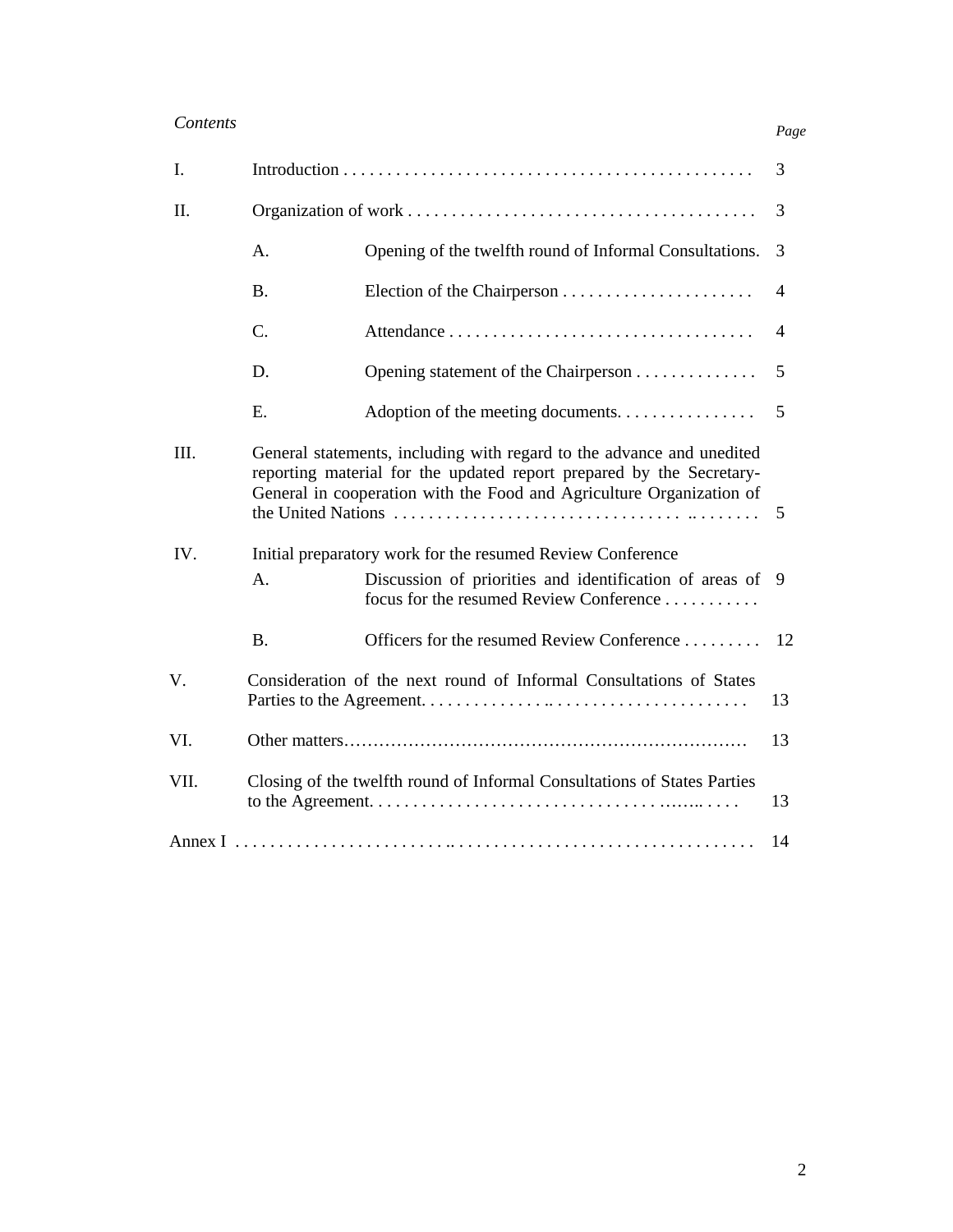# **I. Introduction**

1. Pursuant to paragraph 48 of General Assembly resolution 70/75 of 8 December 2015, on *Sustainable fisheries, including through the 1995 Agreement for the Implementation of the Provisions of the United Nations Convention on the Law of the Sea of 10 December 1982 relating to the Conservation and Management of Straddling Fish Stocks and Highly Migratory Fish Stocks, and related instruments,* the Secretary-General convened the twelfth round of Informal Consultations of States Parties to the Agreement for the Implementation of the Provisions of the United Nations Convention on the Law of the Sea of 10 December 1982 relating to the Conservation and Management of Straddling Fish Stocks and Highly Migratory Fish Stocks (the "Agreement"), at United Nations Headquarters, in New York, on 22 March 2016.

2. Pursuant to the request by the General Assembly, the meeting served primarily as a preparatory meeting for the resumed Review Conference on the Agreement.

# **II. Organization of work**

# **A. Opening of the twelfth round of Informal Consultations**

3. The Under-Secretary-General for Legal Affairs and United Nations Legal Counsel, Mr. Miguel de Serpa Soares, opened the twelfth round of Informal Consultations of States Parties to the Agreement.

4. In his opening remarks, Mr. Serpa Soares recalled that the twelfth round of Informal Consultations would serve primarily as a preparatory meeting for the resumed Review Conference, which, pursuant to General Assembly resolution 70/75, was scheduled to be held from 23 to 27 May 2016. He recalled that the Review Conference was convened in 2006, and resumed in 2010, with a view to reviewing and assessing the adequacy of the provisions of the Agreement, and, if necessary, proposing means of strengthening the substance and methods of implementation of those provisions.

5. Mr. Serpa Soares drew the attention of delegations to some of the important steps they would be expected to take in relation to the resumption of the Review Conference, including through the identification of possible priorities and areas of focus for the Conference. He noted that the advance and unedited reporting material for the updated report to the resumed Review Conference, prepared by the Secretary-General in cooperation with the Food and Agriculture Organization of the United Nations  $(FAO)$ ,<sup>1</sup> could assist States in this regard.

6. He noted that the reporting material highlighted actions undertaken by States and regional fisheries management organizations and arrangements to improve the status of the fish stocks, pursuant to the recommendations of the Review Conference. He also noted that although the overall implementation of the recommendations had improved, FAO's Overview of the state and trends of straddling fish stocks and highly migratory fish stocks, discrete high seas stocks and non-target, associated and dependent species<sup>2</sup> indicated that the status of most fish stocks had not improved. In that regard, he stressed that efforts of delegations during the Informal Consultations and the upcoming resumed Review Conference

-

<sup>&</sup>lt;sup>1</sup> Available at:  $\frac{http://www.un.org/Depts/los/convention_agreements/review_conf_fish_stocks.htm.$ <sup>2</sup> Available at:  $http://www.un.org/Depts/los/2016_BAO_Overview_pdf$ 

Available at: http://www.un.org/Depts/los/2016\_FAO\_Overview.pdf.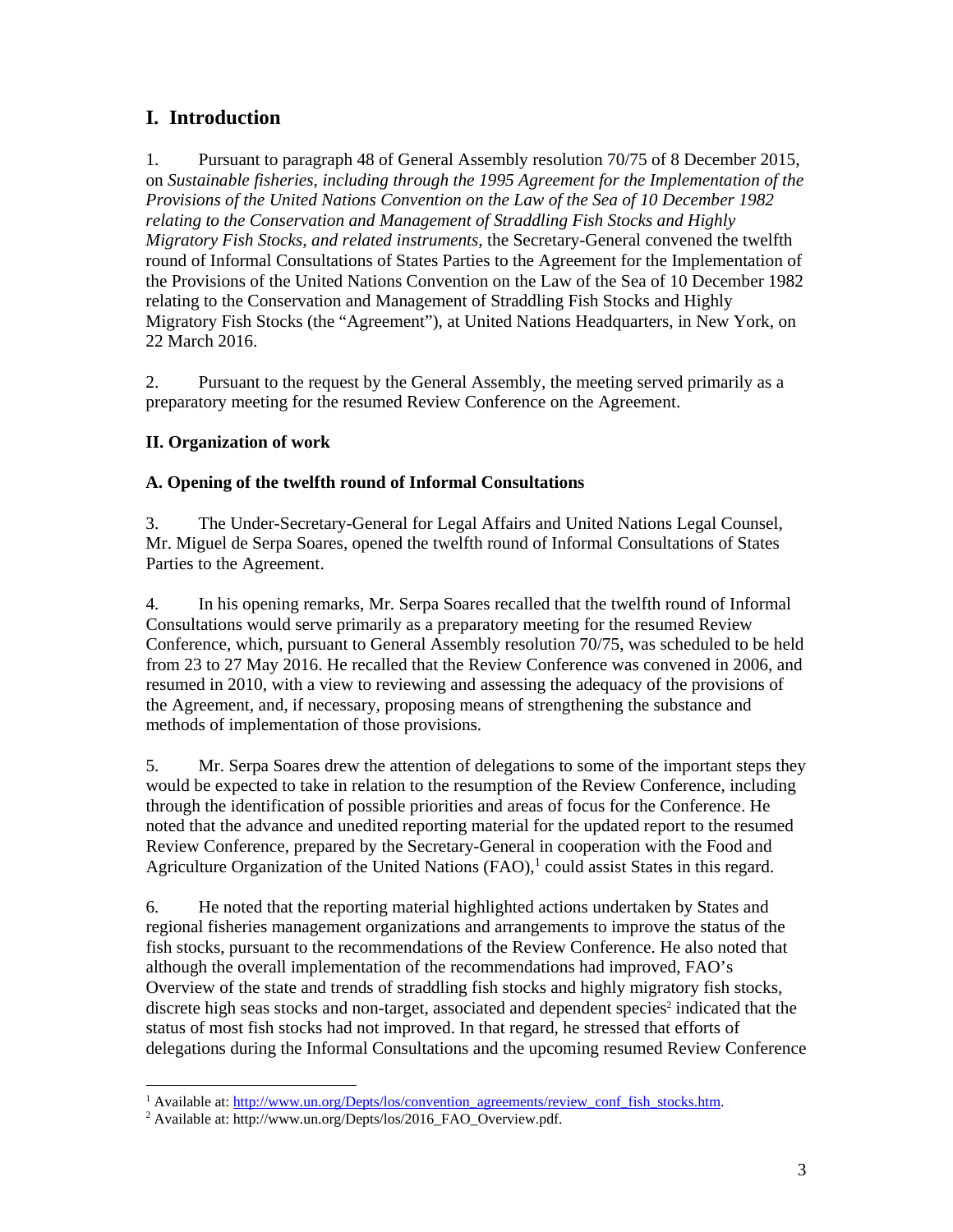will be crucial in improving this situation through better implementation of the Agreement and the recommendations of the Review Conference.

7. The need for participation by as many States as possible in the resumed Review Conference was also stressed by Mr. Serpa Soares. In this regard, he underscored the critical role of the Assistance Fund established under Part VII of the Agreement, as a key tool to facilitate the implementation of the Agreement by developing States Parties to it, including by covering the costs of the participation of representatives of those States in important meetings. He thanked the Government of Norway for its contribution to the Assistance Fund, and, echoing the call by the General Assembly, invited States to make contributions so that the Fund could continue to play its important role in assisting the wider participation of developing States in important meetings.

8. In concluding, Mr. Serpa Soares noted that since the last round of Informal Consultations in 2015, Chile had become party to the Agreement, bringing the total number of Parties to 83, including the European Union.

## **B. Election of the Chairperson**

9. The meeting elected Mr. Fábio Hazin, Professor of the Fisheries and Aquaculture Department of the Universidade Federal Rural of Pernambuco, Brazil, as Chairperson.

## **C. Attendance**

10. Representatives of the following Parties attended the twelfth round of Informal Consultations: Australia, Bangladesh, Barbados, Brazil, Bulgaria, Canada, European Union, Fiji, Greece, Iceland, India, Indonesia, Italy, Japan, Marshall Islands, Micronesia (Federated States of), Morocco, Namibia, Netherlands, New Zealand, Norway, Palau, Papua New Guinea, Philippines, Republic of Korea, Russian Federation, Slovakia, South Africa, Spain, Trinidad and Tobago, Tuvalu, Ukraine and United States of America.

11. Observers from the following States, United Nations specialized agencies, programmes and bodies, as well as other intergovernmental organizations and nongovernmental organizations attended the twelfth round of Informal Consultations:

a. States non-parties: Angola, Bosnia and Herzegovina, Holy See, Iraq, Lebanon, Madagascar, Malaysia, Mali, Myanmar, Thailand, Turkey and Viet Nam;

b. Specialized agencies, related organizations and offices of the United Nations: FAO;

c. Intergovernmental organizations, subregional and regional fisheries management organizations and arrangements: Sub Regional Fisheries Commission, Western and Central Pacific Fisheries Commission (WCPFC);

d. Non-governmental organizations: International Coalition of Fisheries Associations, Greenpeace International.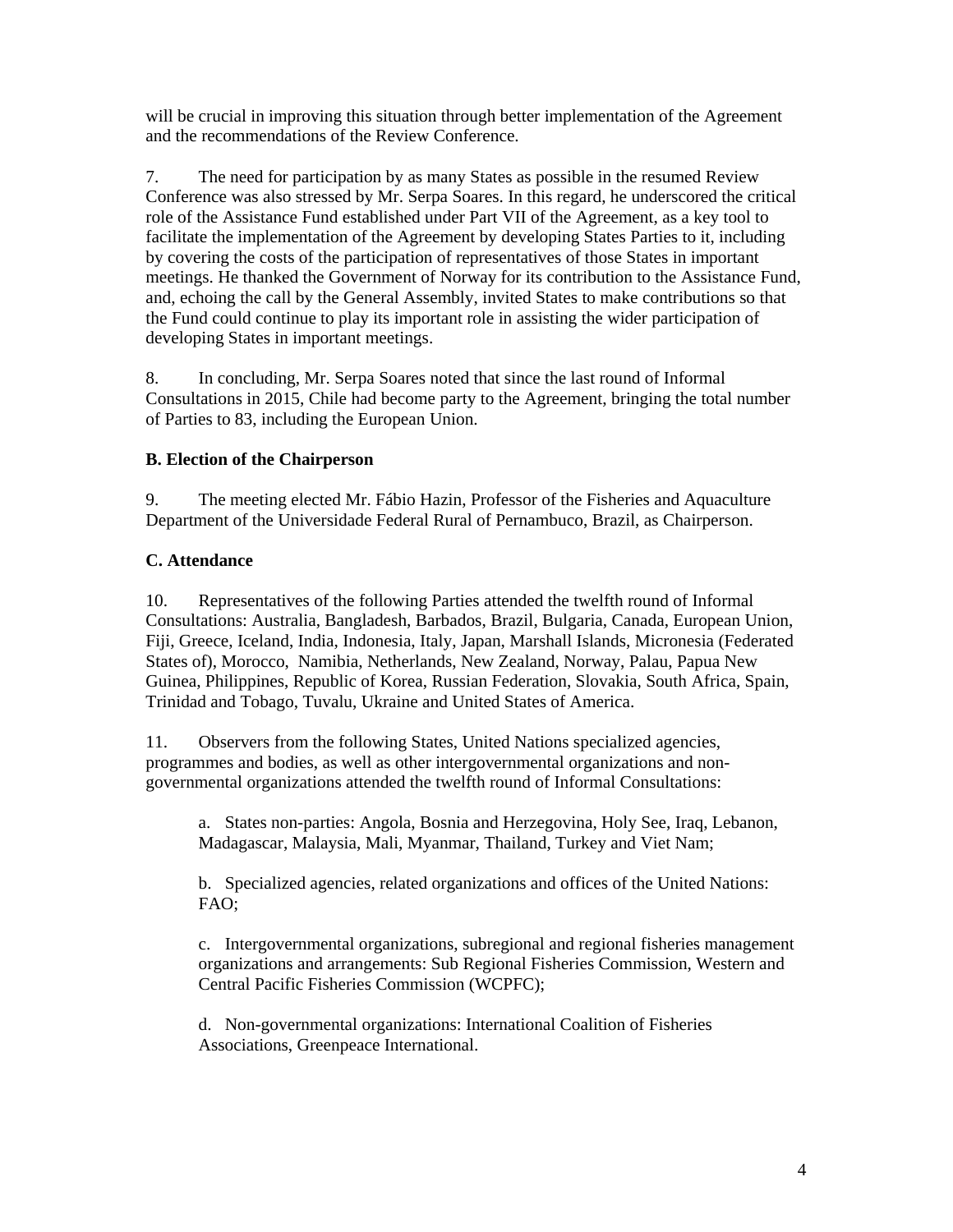## **D. Opening statement of the Chairperson**

12. In his opening statement, the Chairperson recalled that at the previous round of Informal Consultations, held in 2015, delegations had agreed on the draft provisional agenda and draft organization of work for the resumed Review Conference, and commemorated the twentieth anniversary of the opening for signature of the Agreement by holding an informative round-table discussion, featuring a number of eminent speakers.

13. He then recalled the major developments that had taken place since the eleventh round of Informal Consultations in 2015. He noted that the General Assembly had requested the Secretary-General to resume the Review Conference on the Agreement from 23 to 27 May 2016 and to prepare, in cooperation with the FAO, and with the assistance of an expert consultant hired by the Division for Ocean Affairs and the Law of the Sea (DOALOS), an updated report to be submitted to the resumed Review Conference, which was available as advance and unedited reporting material on the website of DOALOS.

14. The Chairperson also recalled that the General Assembly had also agreed to review in 2016 the actions taken by States and regional fisheries management organizations and arrangements (RFMO/As) in response to paragraphs 113, 117 and 119 to 124 of resolution 64/72 and paragraphs 121, 126, 129, 130 and 132 to 134 of resolution 66/68 addressing the impacts of bottom fishing on vulnerable marine ecosystems and the long-term sustainability of deep sea fish stocks. For that purpose, the Assembly also decided to hold a two-day workshop on 1 and 2 August 2016, prior to that review.

#### **E. Adoption of the meeting documents**

15. The Informal Consultations considered and adopted the provisional agenda of the meeting (see annex) and draft organization of work for the meeting as proposed.

## **III. General statements, including with regard to the advance and unedited reporting material for the updated report prepared by the Secretary-General in cooperation with the Food and Agriculture Organization of the United Nations**

16. Many delegations reiterated their strong support for the Agreement and called for its full implementation. It was highlighted that the Agreement provided a global framework for the conservation and management of straddling fish stocks and highly migratory fish stocks through RFMO/As. The steady growth in the number of parties was noted, and many delegations welcomed Chile's recent accession to the Agreement. Several delegations reiterated their commitment to achieving broader participation in the Agreement and expressed the hope that even more States would consider becoming parties thereto, as the broadest possible participation was key to achieving the Agreement's objectives. It was highlighted that Parties should continue to explore ways to increase participation in the Agreement, including through the work of RFMO/As.

17. Several delegations noted that healthy, productive and resilient oceans and seas were critical for, inter alia, poverty eradication; access to sufficient, safe and nutritious food; economic development and essential ecosystem services.

18. Several delegations noted the inclusion in the 2030 Agenda for Sustainable Development of a stand-alone goal dedicated to the conservation and sustainable use of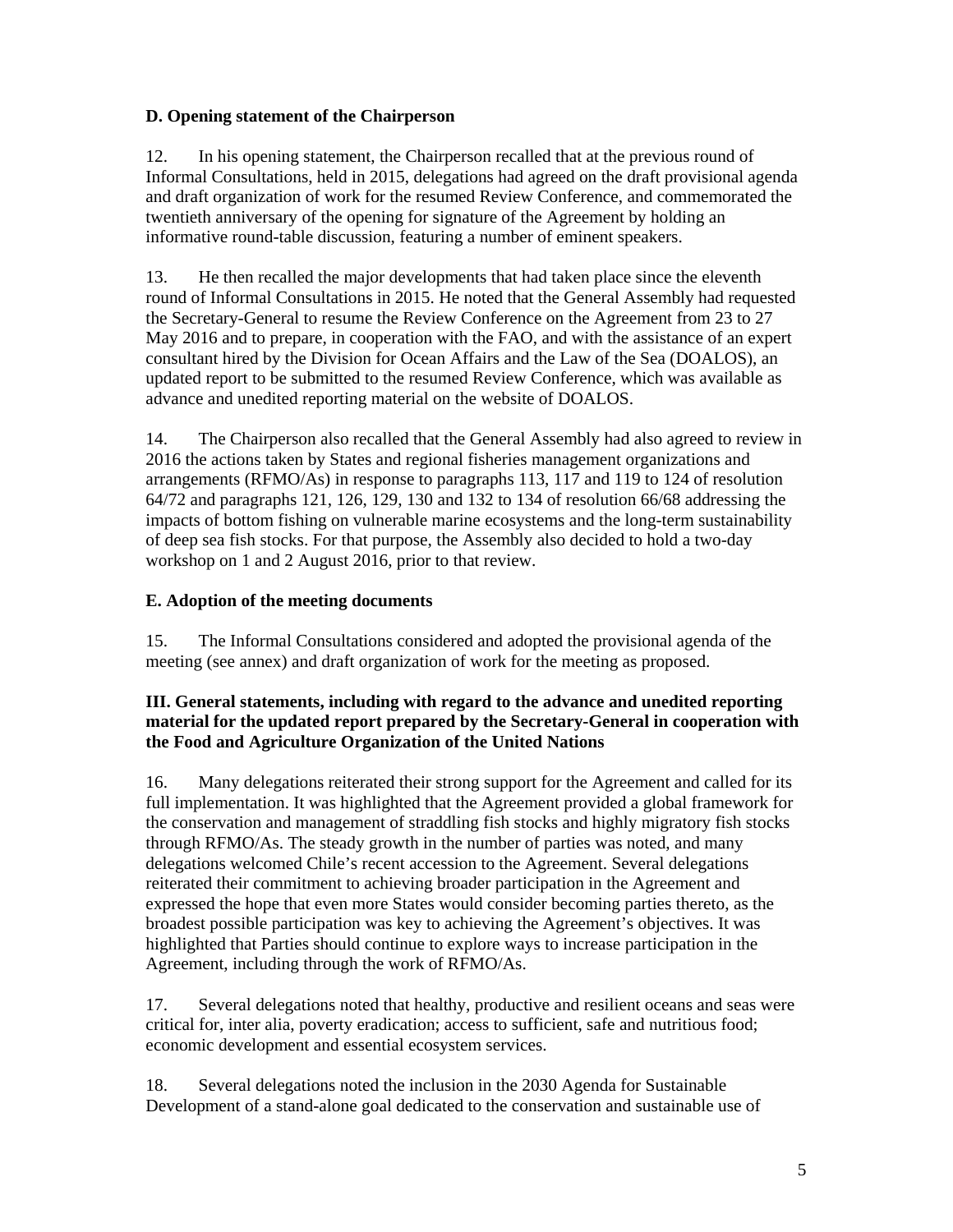oceans and seas, namely Goal 14 (Conserve and sustainably use the oceans, seas and marine resources for sustainable development). It was noted that fisheries continued to be relevant to achieving the goals of the 2030 Agenda for Sustainable Development, and that many of the targets included in Goal 14 were relevant to the work to be undertaken by the resumed Review Conference.

19. Several delegations also noted the importance of actions supporting implementation of the 2030 Agenda for Sustainable Development, including through the United Nations Conference to Support the Implementation of Sustainable Development Goal 14. The need to start work immediately in the implementation of this Goal, to meet the targets on protecting marine ecosystems, addressing ocean acidification, ending illegal, unreported and unregulated (IUU) fishing and increasing benefits to small island developing States (SIDS), and least developed countries (LDCs), among others was underlined.

20. Many delegations thanked the Secretary-General of the United Nations and the FAO for the comprehensive and helpful advance and unedited reporting material, noting that it provided a useful basis for the deliberations to be held in the framework of the resumed Review Conference. A delegation indicated its concurrence with most of the conclusions set out in the reporting material. However, several delegations expressed the view that the reporting material could not be considered complete due to the low number of State submissions and encouraged States to consider ways to improve the level of responses to subsequent questionnaires.

21. Several delegations noted that although in paragraph 16 of the advance and unedited reporting material, it was stated that in some areas of the Pacific increase of capture of skipjack tuna might be sustainable, an interim target reference point for the Western Pacific skipjack stock agreed in December 2015 at WCPFC indicated that the stock was actually fully exploited. On the other hand, another delegation expressed its view that the adoption of target reference points would not necessarily mean that the skipjack tuna stock was fully exploited, as target reference points were a precautionary measure. An observer delegation stated that the reference in the report correctly reflected the assessed status of the stock before the adoption of the target reference point in December 2015. The Scientific Committee of WCPFC had not met since then and it was the appropriate body to assess the implication of the adoption of the target reference point.

22. Another delegation noted the use of the wording "shark finning" in paragraph 106 of the advance and unedited reporting material and thereafter, and suggested that a footnote be added to provide a definition of the concept used in the measures referred to in the report with an explanation that the definition of "shark finning" was yet to be agreed at the global level. The delegation noted that two years before, there had been a discussion on the definition of "shark finning" during the informal consultations on the General Assembly resolution on sustainable fisheries which had proven inconclusive. Several other delegations suggested that the issue of shark finning could be addressed by the resumed Review Conference.

23. Several delegations noted the positive developments in the implementation of the Agreement and the recommendations of the Review Conference highlighted in the advance and unedited reporting materials, such as the establishment of new RFMO/As and the undertaking of performance reviews by such organizations. Several delegations considered that the quality of performance reviews, as well as the implementation of the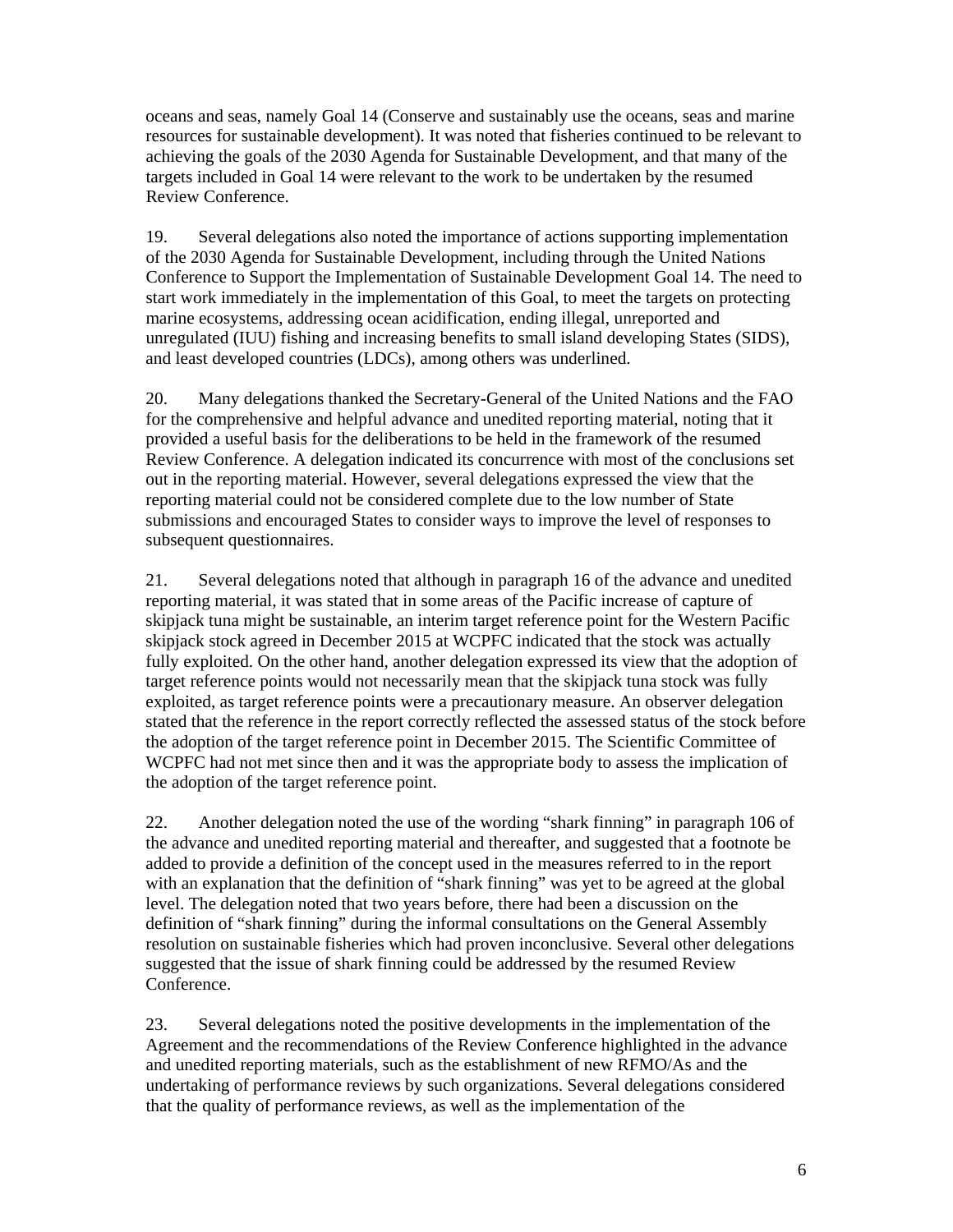recommendations stemming from them, could be further improved, including by ensuring full transparency in decision-making and outcomes. The need to improve coordination and cooperation among RFMO/As, as a means to achieve consistency of measures, was also highlighted.

24. Several delegations highlighted domestic and regional measures addressing IUU fishing and the prevention of illegally caught fish from entering legal trade flows. Several delegations also supported the work undertaken by RFMO/As to address IUU fishing, in particular the listing of vessels engaging in IUU fishing and the development of catch documentation schemes.

25. Many delegations highlighted the importance of the FAO Agreement on Port State Measures to Prevent, Deter and Eliminate Illegal, Unreported and Unregulated Fishing (PSM Agreement) in addressing IUU fishing, and encouraged States to become parties thereto, so as to ensure its entry into force as soon as possible. It was stated that the implementation of the PSM Agreement would not only curb IUU fishing, but also contribute significantly to strengthening fisheries governance and management at all levels, including by supporting efforts of RFMO/As to sustainably manage fish stocks and enhancing the effective implementation of the Agreement. A delegation noted that an efficient Port State control system and blacklisting of vessels had been used to combat IUU fishing in the North Atlantic for many years, leading to IUU fishing activities being close to eliminated in that area.

26. Several delegations expressed concern that despite the best efforts of States to improve implementation of the Agreement and the recommendations stemming from the Review Conference, including through the improvement of domestic legislation and the functioning of RFMO/As, the overall state of the fish stocks had not improved, but actually slightly worsened. They noted that this was not only the case for targeted species, but also for associated and dependent species. Many delegations noted that the current state of stocks did not evidence any progress on the targets agreed in the Johannesburg Plan of Implementation, and reiterated in "The future we want", to maintain or restore stocks to levels that can produce maximum sustainable yield on an urgent basis.

27. Several delegations referred to the recent findings of the First Global Integrated Marine Assessment (first World Ocean Assessment), which underscored the urgency of the conservation and management of highly migratory fish stocks and straddling fish stocks, and monitoring, control and surveillance activities, highlighting that exploitation of capture fisheries is nearing the ocean's productive capacity.

28. Delegations noted the mounting negative impacts on ocean health of human activities such as: overfishing; IUU fishing; the destruction of marine habitats and other threats to marine biodiversity; climate-driven impacts and ocean acidification. Such threats also constituted a challenge to sustainable development. Several delegations noted that the application of the precautionary approach was necessary to address challenges resulting from climate-driven impacts. It was proposed that the resumed Review Conference consider how to address new and emerging challenges, such as impacts of climate change and ocean acidification, on the sustainability of fish stocks.

29. Several delegations noted that one of the issues hampering the sustainability of fish stocks remained overall global overcapacity of the fishing fleet. Many delegations stated that they were committed to reducing capacity to the level commensurate with the state of the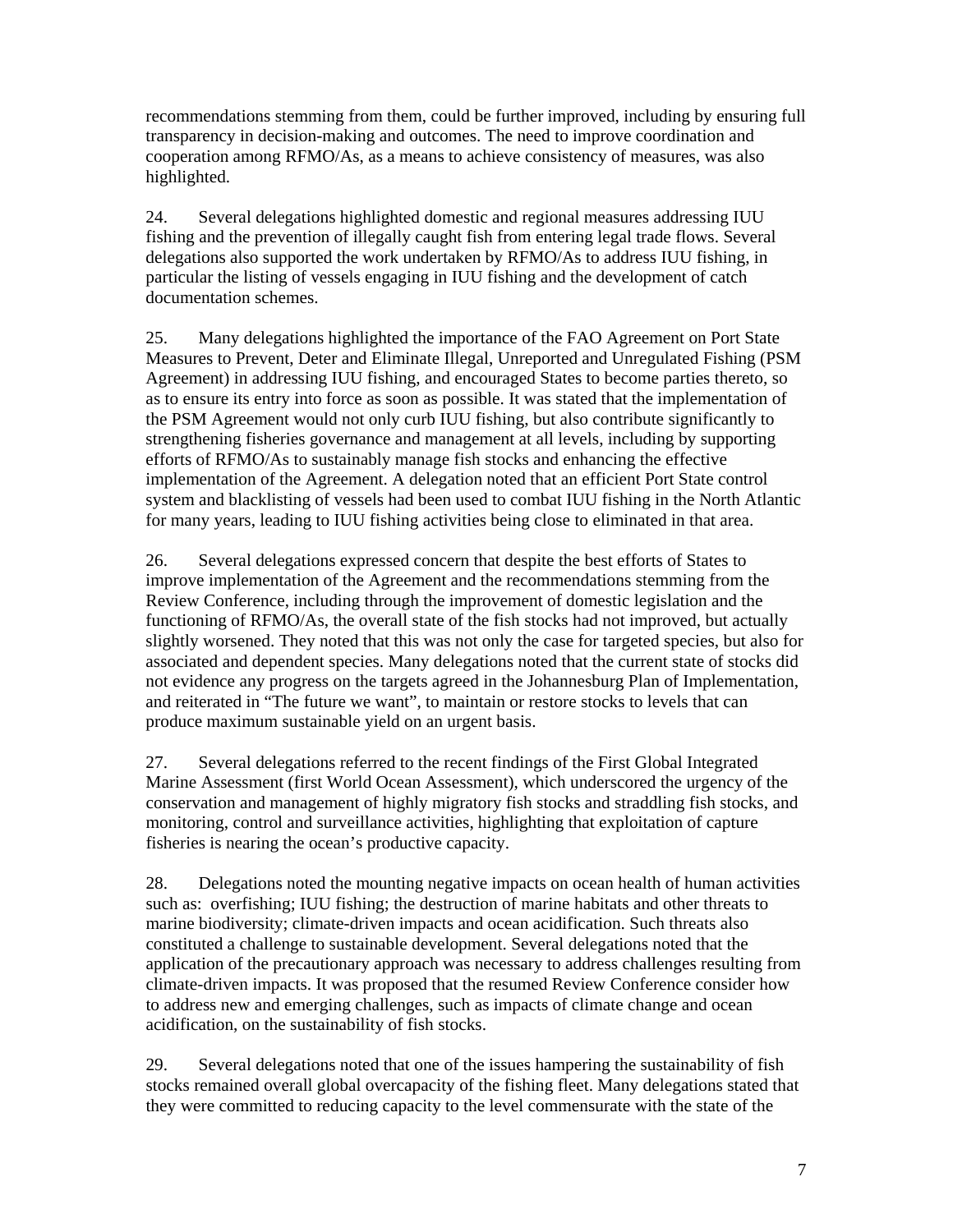stocks and to eliminate subsidies which contributed to such overcapacity and to IUU fishing. Several delegations highlighted that it was also necessary to reduce by-catch and discards to the extent possible, to ensure healthy oceans and stocks.

30. Delegations noted the critical role of RFMO/As in attaining the goals of the Agreement, and more importantly to sustainably managing highly migratory fish stocks and straddling fish stocks and their marine ecosystems. The importance of the incorporation of the essential governance principles of the Agreement into the work of RFMO/As, including the precautionary approach and ecosystem considerations, was underlined. Several delegations stated that the upgrading of fisheries advisory bodies to fully fledged decisionmaking bodies would help to improve fisheries management in areas covered by such bodies.

31. Several delegations were of the view that RFMO/As should be open to the participation of all States with a real interest in the fisheries they covered, and that there should be no discrimination or hindrance for any State to become party to RFMO/As. Many delegations expressed the wish for more participation in RFMO/As by developing States that might benefit from high seas fisheries. In this regard, several delegations underscored the need to recognize and provide for the development aspirations of developing States, particularly SIDS, and their rights to establish their own fisheries and to participate in high seas fisheries for straddling and highly migratory fish stocks.

32. Attention was also drawn to the importance of monitoring, control and surveillance measures as especially important tools in the fight against IUU fishing. It was noted that while the Agreement envisaged international cooperation in compliance and enforcement activities, the advance and unedited reporting materials showed that there had not been sufficient progress in this area. In that regard, it was proposed that States consider at the resumed Review Conference issues of coordination, information sharing and capacitybuilding in relation to monitoring, control and surveillance, as well as maritime domain awareness activities.

33. Several delegations highlighted that the major challenge in fisheries remains the effective control by flag States and the fulfillment of flag State duties. In that regard, the importance of applying the Voluntary Guidelines for Flag State Performance was underscored.

34. A delegation expressed concern over the increase in the number of stateless fishing vessels, flying the flag of a particular State without actually being registered in that State or not entitled to do so, operating on the high seas over the last couple of years. The view was expressed that taking actions against such ships should be a high priority, as stateless fishing vessels were not under the control of a flag State and threatened the integrity of measures adopted by RFMO/As. It was posited that any State should have jurisdiction to impose penalties on such vessels for engaging in IUU fishing. The delegation further stated that all flag States should be encouraged to adopt national legislation that would enable them to take enforcement action against fishing vessels without nationality.

35. Several delegations highlighted the importance of adequate data, including data submitted to RFMOs and FAO, to assess the status of stocks and determine appropriate conservation and management measures in view of that status. Reference was made to the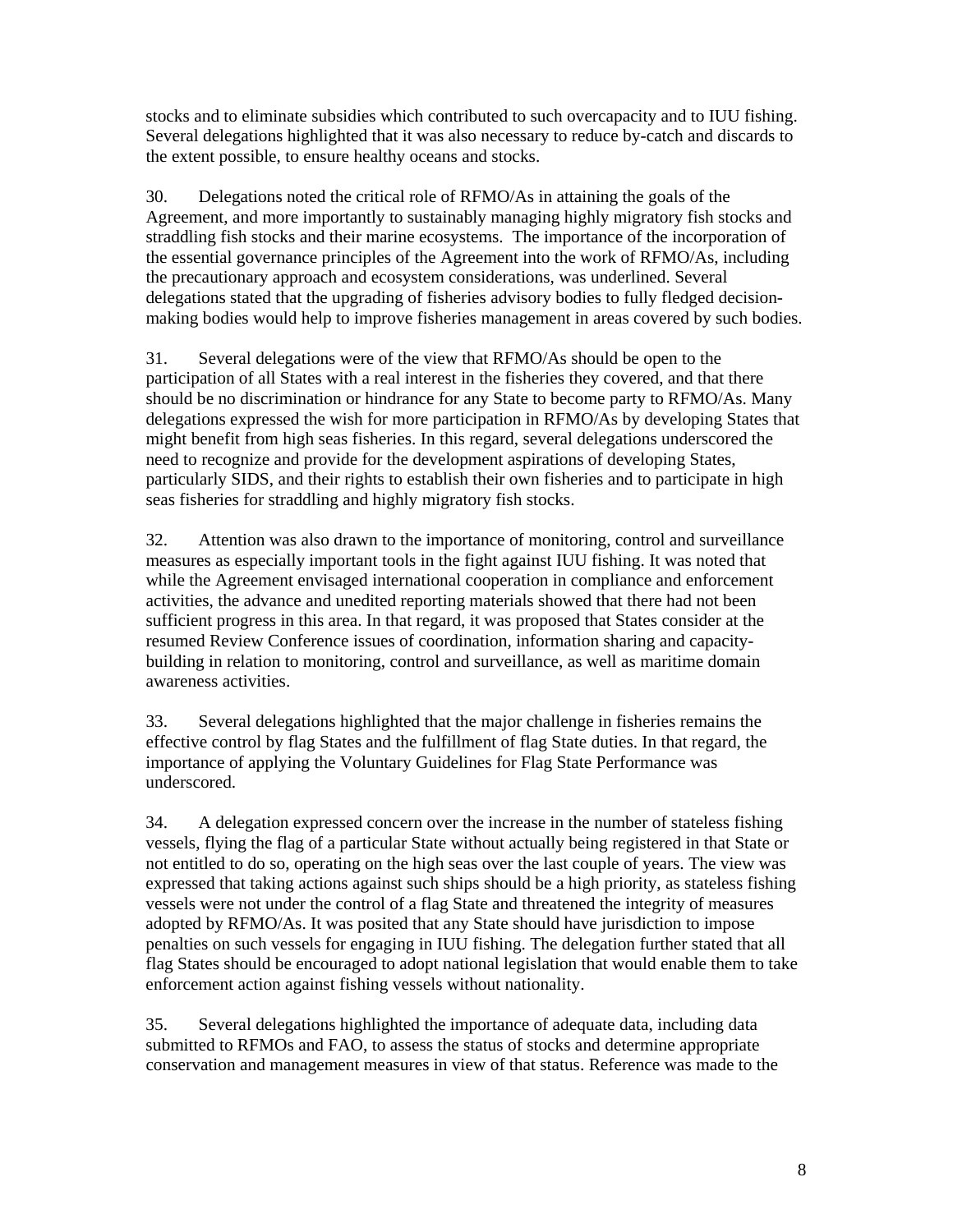report of the Secretary-General to the resumed Review Conference in  $2010<sup>3</sup>$ , which had noted that one of the major obstacles for assessing the state of exploitation of highly migratory species, straddling fish stocks and other high seas fish stocks was the considerable limitation in fisheries and biological data. It was noted that information gaps could have negative impacts on the effective development and implementation of conservation and management measures by RFMO/As, and that the quality and evaluation of performance in accordance with the Agreement depended on the availability of data on high sea stocks and fisheries. Several delegations noted that limitations in data continued to exist, and delegations called for substantial improvement in the exchange of information and data to support the development of compatible measures. It was noted that without data it was not possible to adopt measures based on sound science, thus increasing the need to rely on precautionary approaches.

36. Several delegations noted that more needed to be done in order to tackle the social dimension of fisheries, including by addressing the interests of artisanal and subsistence fisheries.

37. Several delegations stated that there was a need to support the health and resilience of the marine environment, including its biological diversity, and for this reason, stressed the need to establish more area-based management tools, in particular marine protected areas (MPAs), in line with international commitments. A delegation noted that the Agreement authorized States, through RFMO/As, to establish fisheries-related MPAs on the high seas, as a tool for ecosystems approaches to fisheries management, which were not only binding on members of the relevant RFMO/A but on all Parties to the Agreement. It was also noted that a number of RFMO/As had closed high seas areas with the aim of protecting vulnerable marine ecosystems from significant adverse impacts of bottom fishing.

38. A delegation called for the Review Conference, and the Informal Consultations during years when the Conference did not meet, to take a more active role of in promoting implementation of the Agreement. Several delegations stated that there was a need to ensure that the resumed Review Conference would continue to improve the implementation of the Agreement, as well as the understanding of the concerns of States non-parties, in order to facilitate broader participation in the Agreement. Several delegations expressed support for the Review Conference to adopt strong, robust and meaningful recommendations focused on implementation.

39. A delegation expressed regret that the resumed Review Conference was scheduled to take place at the same time as the second session of the United Nations Environment Assembly, and encouraged proper coordination in the future to avoid overlap of related meetings.

#### **IV. Initial preparatory work for the resumed Review Conference**

**(a) Discussion of priorities and identification of areas of focus for the resumed Review Conference** 

<sup>-</sup>3 A/CONF.210/2010/1.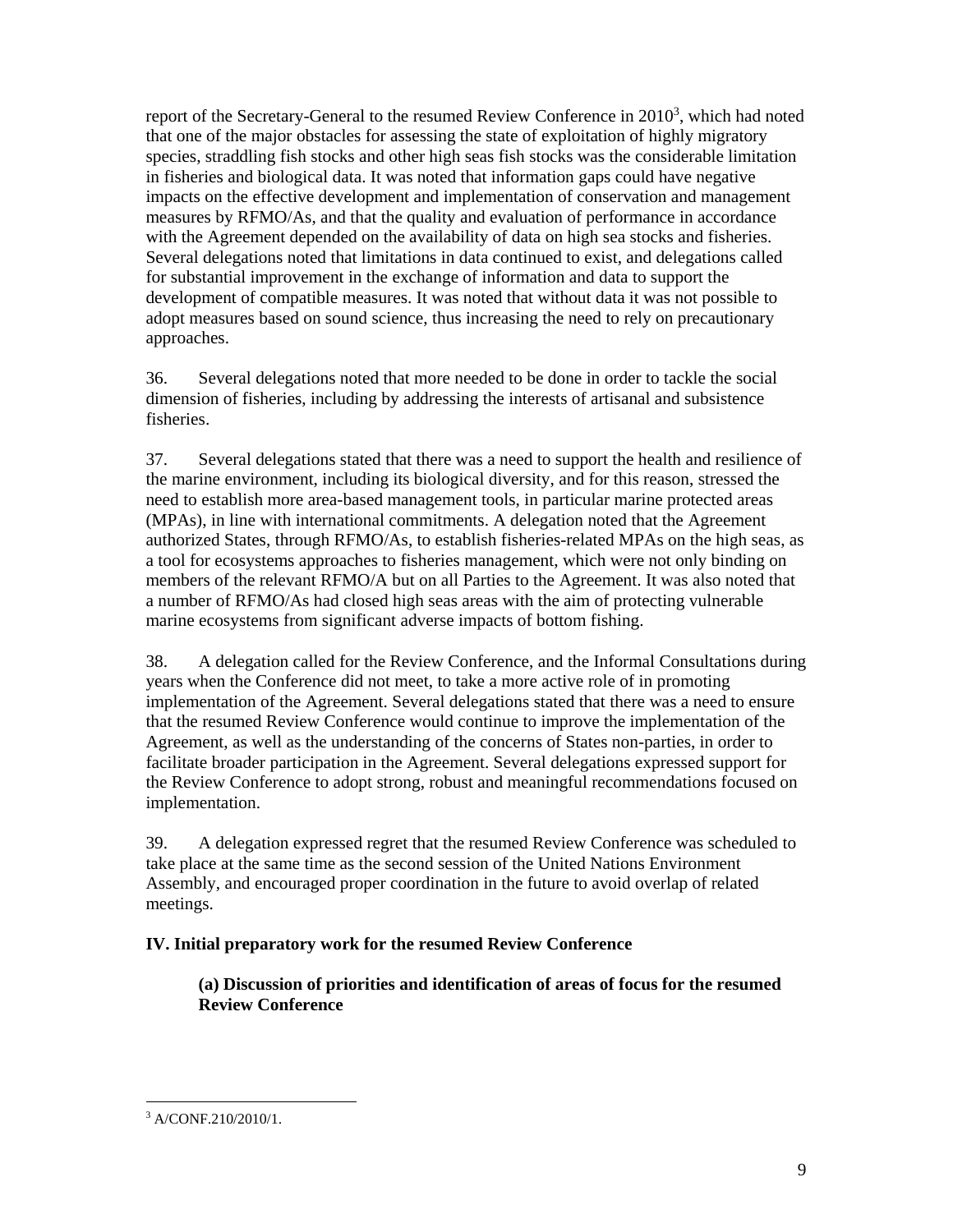40. Several delegations identified specific issues or areas which they considered could be addressed by the resumed Review Conference during their general statements (see paras. 16- 39) and during the consideration of agenda item 6(b).

41. Several delegations called for prioritizing flag State performance and monitoring, control and surveillance. In this regard, a delegation expressed concern, specifically in relation to the North Pacific area, over the rapid increase of fishing vessels, some of which were deemed to be conducting illegal activities including hiding and falsifying their vessel names. While the delegation was approaching the issue bilaterally with the particular flag State, it expressed the hope for the resumed Review Conference to work on this issue.

42. Another delegation noted that its priority issues for the resumed Review Conference were those related to the health of fish stocks, development and implementation of harvest strategies and catch-based management arrangements, strengthening compliance monitoring processes within RFMO/As, discussion on outcomes of performance reviews, and strategies to encourage States non-parties to join the Agreement. A third delegation listed the following priority topics: improving governance, transparency and participation in RFMO/As, as well as compliance with and enforcement of conservation and management measures.

43. Several delegations called for the review of the implementation of the provisions in the Agreement relating to the need to ensure that conservation and management measures did not result in transferring a disproportionate burden of conservation action onto developing **States** 

44. Several delegations raised the issue of labour conditions as meriting consideration at the resumed Review Conference, as it had not been addressed previously by the Review Conference.

45. It was recalled that in the context of General Assembly resolution 69/292 and the Ad Hoc Open-ended Informal Working Group to study issues relating to the conservation and sustainable use of marine biological diversity beyond areas of national jurisdiction, States had stressed that a new legally binding instrument should not undermine existing relevant legal instruments and frameworks and relevant global, regional and sectoral bodies. In this context, a suggestion was made that the resumed Review Conference could clarify the precise scope of the Agreement.

46. A delegation noted that the current modus operandi of the resumed Review Conference whereby the implementation of the recommendations of 2006 and 2010 would be reviewed in 2016, needed further consideration, as some recommendations from the first Review Conference might no longer be relevant, while there was a need to consider means to address new and emerging challenges. Another delegation noted that the resumed Review Conference could review the steps taken to ensure the implementation of the 2030 Agenda for Sustainable Development, and how implementation of the Agreement could help meet the targets in the Agenda and other international commitments concerning fisheries.

47. It was further noted by a delegation that some of the targets in the Sustainable Development Goals matched closely the recommendations from the Review Conference, but unlike those recommendations, the 2030 Agenda for Sustainable Development provided a more time-bound political commitment and a set of measurable indicators widely agreed by the whole membership of the United Nations. It was considered important by that delegation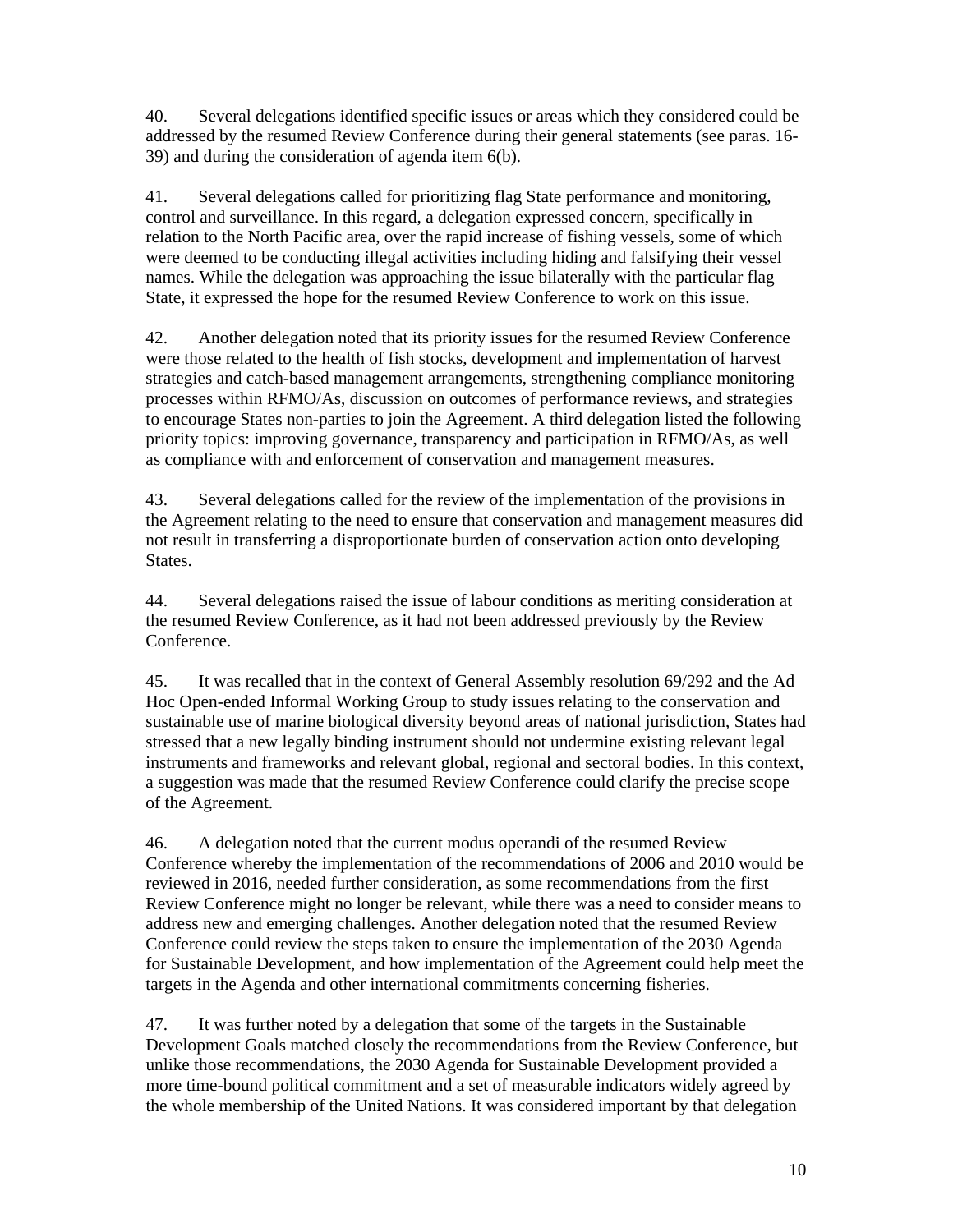to have a better understanding of how the data for indicators for the 2030 Agenda for Sustainable Development, which had recently been adopted by the United Nations Statistical Commission, could be developed or transmitted, including within the context of the Agreement.

48. Another delegation emphasized that the main role of monitoring implementation of the 2030 Agenda for Sustainable Development was vested in the High-level Political Forum on Sustainable Development, under the auspices of the Economic and Social Council. Thus, while relevant issues could be addressed, the resumed Review Conference should not try to pre-empt or substitute the High-level Political Forum. That delegation also noted that work was ongoing on the indicators for the Sustainable Development Goals and objected to any reference being made to the indicators in the context of the resumed Review Conference.

49. Several delegations noted the low number of contributions to the report of the Secretary-General to the resumed Review Conference and indicated that it would be difficult to make a proper assessment of whether progress had been made since the resumed Review Conference in 2010. These delegations suggested that implementation of the recommendations adopted at the resumed Review Conference in 2010 should, therefore, continue to be evaluated during the resumed Review Conference. Several delegations suggested that the Conference could also address how to improve the level of submissions in the future.

50. The need for the resumed Review Conference to address the strengthening of the capacity of developing countries was highlighted, as it would in turn strengthen implementation of the Agreement. In this regard, reference was made to the planned establishment of the World Fisheries University, by the FAO and the Government of the Republic of Korea.

51. An observer delegation from an intergovernmental organization proposed that the resumed Review Conference could discuss options for improving the utility of the Part VII Assistance Fund beyond merely supporting travel of national experts to technical and statutory meetings, with a view to directing assistance more towards enhancing the capacity of such States and RFMOs in implementing the Agreement. In addition, it suggested that mechanisms to increase financial contributions to the Part VII Assistance Fund should be explored, noting that, for legal and administrative reasons, some donors were not able to contribute to the Fund in its current form.

52. According to another observer delegation, the failure to manage fishing capacity and to effectively quantify it was one of the areas where progress was most desperately needed, and which needed to be highlighted by the resumed Review Conference.

53. Six major challenges to the effective implementation of the Agreement identified by another observer delegation were: the need for a strong science-policy interface as the basis for robust conservation and management measures; how to ensure compatibility between conservation and management measures adopted on the high seas and those adopted in areas under national jurisdiction; advances in technology and sophistication in the use of fish aggregation devices (FADs); enforceability of, and compliance with, conservation and management measures; the need to strengthen RFMO/As, including through the initiation of performance reviews, and to enhance cooperation amongst them; and how to meet the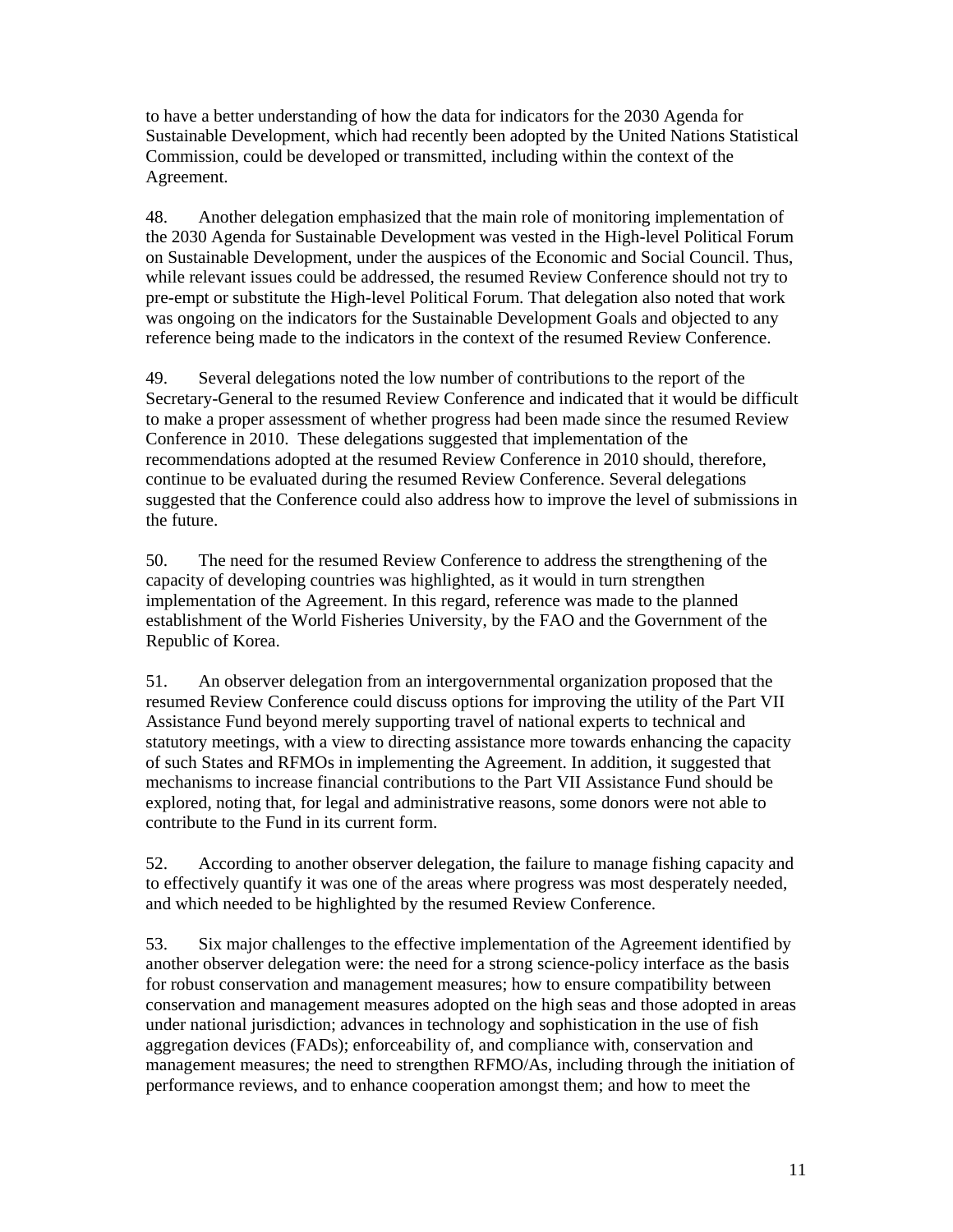capacity needs of developing States, especially SIDS, in the conservation and management of fish stocks.

54. A delegation queried whether priorities raised during the meeting would be reflected in the organization of work and agenda for the resumed Review Conference, in particular the 2030 Agenda for Sustainable Development. In response, the Chairperson confirmed that the recommendations from the Review Conference in 2006 and 2010 were already included in the draft organization of work for the upcoming meeting. He also indicated that issues raised during the Informal Consultations would be reflected in the draft Organization of Work. Concerning the 2030 Agenda for Sustainable Development, the Chairperson noted that relevant documents, namely, General Assembly resolution 70/1 and the report of the Inter-Agency and Expert Group on Sustainable Development Goal Indicators, could be made available on the DOALOS website as background documents for the upcoming resumed Review Conference. He indicated that it would be up to delegations to decide whether the related targets should be taken into account during the meeting. He also noted it would be important that the resumed Review Conference did not repeat or take the place of discussions and decisions taking place in other fora.

55. The Chairperson further indicated that any available outcome of the first session of the Preparatory Committee established by General Assembly resolution 69/292 would also be made available on the website of the resumed Review Conference as a background document.

# **(b) Officers for the resumed Review Conference**

56. The Chairperson recalled rule 10 of the Provisional rules of procedure of the Review Conference,<sup>4</sup> and reminded delegations that at ICSP-11, delegations agreed to once again retain the officers from the resumed Review Conference in 2010 unless they were unavailable. As one position of Vice-President was not filled in 2010, it would need to be filled regardless. He also informed delegations that the President of the Review Conference, Ambassador David Balton, had announced that he could not continue in this function for the forthcoming resumed Review Conference. The delegation of the United States confirmed that Ambassador Balton will not be able to take up these functions.

57. The Chairperson also noted that Ms. Carmen-Paz Marti and Mr. Sainivalati S. Navoti were no longer in a position to serve as Vice-Presidents and, due to accession to the Agreement by Chile, Mr. Andrés Couve was no longer eligible to represent States non-parties to the Agreement as Vice-President. The delegation of Spain confirmed that Ms. Carmen-Paz Marti would not be available to serve in that capacity in the resumed Review Conference.

58. The Chairperson stated that the Secretariat had sent letters to the Chairs of regional groups for the month of March, in which they were requested to ascertain the availability of the other Vice-Presidents, who had served in 2010 representing States Parties in their regions and, should the Vice-Presidents not be available, to nominate candidates from amongst States Parties to the Agreement to serve as Vice-Presidents of the resumed Review Conference. He also noted the possibility that one or possibly two Vice-Presidents representing States nonparties might need to be nominated.

<sup>-</sup>4 A/CONF.210/2006/6.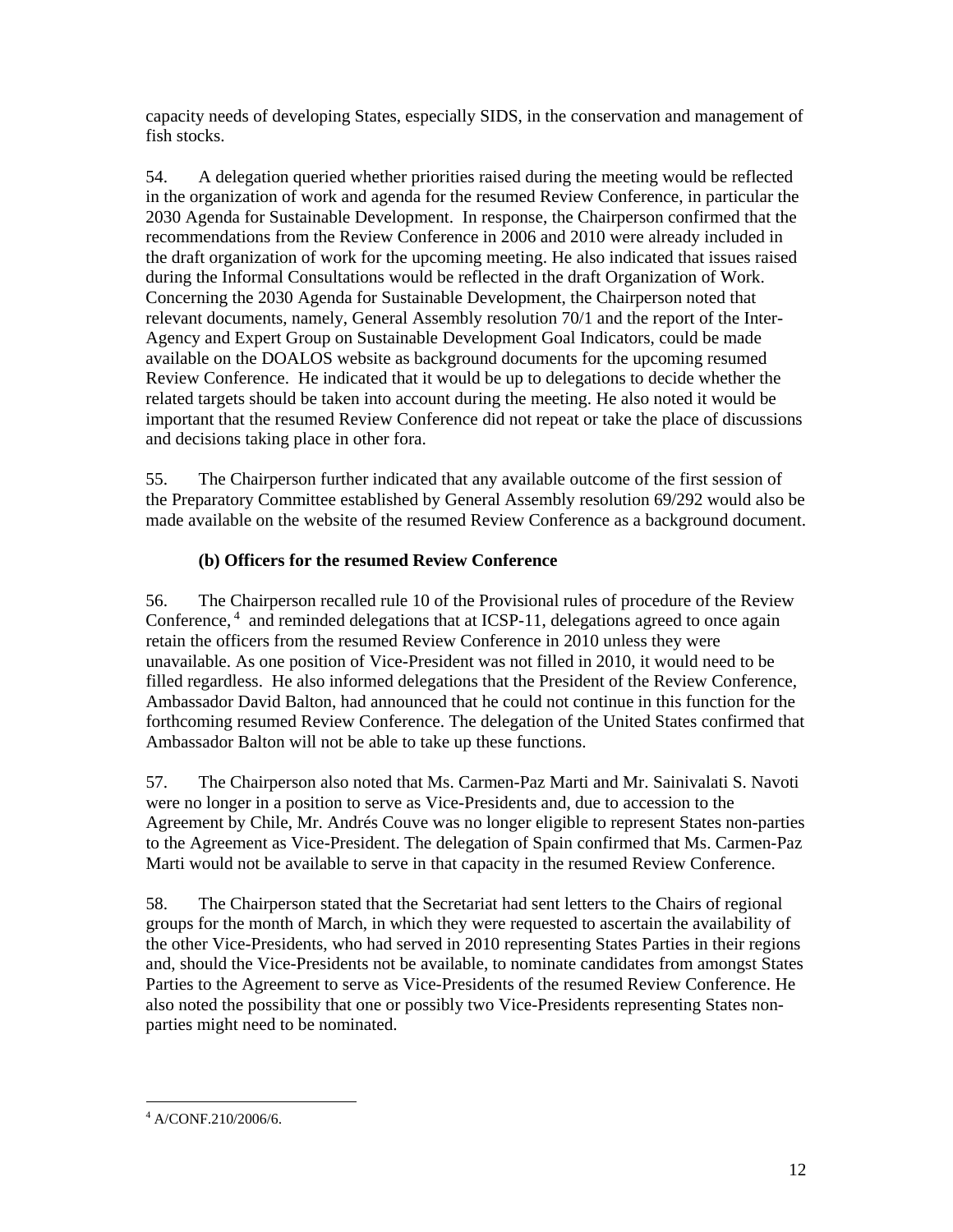59. In relation to the filling of the vacancy for President of the Review Conference, many delegations expressed support for the appointment of Mr. Fabío Hazin of Brazil. In that regard, the delegation of Brazil stated that it looked forward to formally presenting the candidature of Mr. Hazin in due course.

#### **V. Consideration of the next round of Informal Consultations of the States Parties to the Agreement.**

60. While acknowledging that the discussions regarding the next round of the Informal Consultations of States Parties to the Agreement would take place in the context of the resumed Review Conference, several delegations noted the value of regular meetings of the Informal Consultations of States Parties focused on a particular issue and the Review Conference in terms of evaluating and promoting implementation of the Agreement and proposed that States Parties should leave open the possibility of holding future meetings.

61. A delegation stressed that the meetings of the Informal Consultations should only be held when needed.

62. It was generally agreed that the meetings of the Informal Consultations should be continued without protracted breaks and should be well-focused, with attention devoted to particular issues, when possible. Furthermore, that the meetings should try to identify practical ways forward for the implementation of the Agreement.

# **VI. Other matters.**

63. The Chairperson noted that, as in the past, a formal report of the meeting of the Informal Consultations would be prepared with the assistance of the Secretariat and posted on the DOALOS website in English only for two weeks to allow delegations the opportunity to make comments before the report was finalized.

64. He encouraged delegations to consult concerning the appointment of a Vice-President from the Group of Eastern European States and to advance consideration of the outcome of the resumed Review Conference.

#### **VII. Closing of the twelfth round of Informal Consultations of States Parties to the Agreement**

65. The Chairperson expressed his appreciation to all delegations for their efficient work and cooperation, as well as to the Secretariat for its assistance in the organization of the meeting.